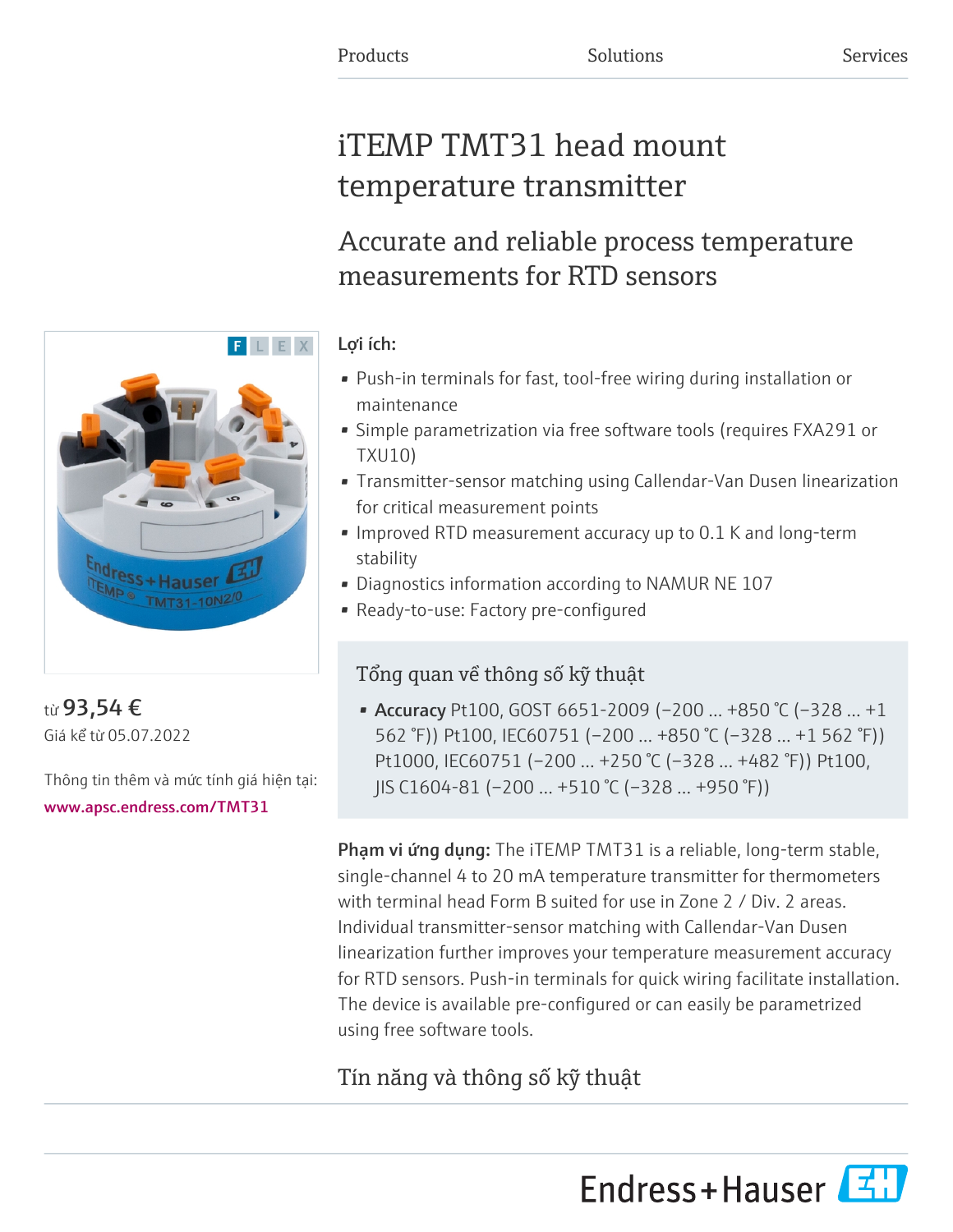#### Temperature transmitters Measuring principle

Head transmitter

#### Input

Pt100 Pt1000

#### **Output**

1 x analog 4-20mA

#### Auxiliary power supply

10...36 V DC

#### Communication

PC-programmable

#### Installation

Terminal head form B

#### **Accuracy**

Pt100, GOST 6651-2009 (–200 … +850 °C (–328 … +1 562  $\degree$ F)) Pt100, IEC60751 (–200 … +850 °C (–328 … +1 562 °F)) Pt1000, IEC60751 (–200 … +250 °C (–328 … +482 °F)) Pt100, JIS C1604-81 (–200 … +510 °C (–328 … +950 °F))

#### Galvanic isolation

no

#### **Certification**

Non-hazardous area ATEX CSA Non-hazardous area + EAC Non-hazardous area + UK ATEX + CSA